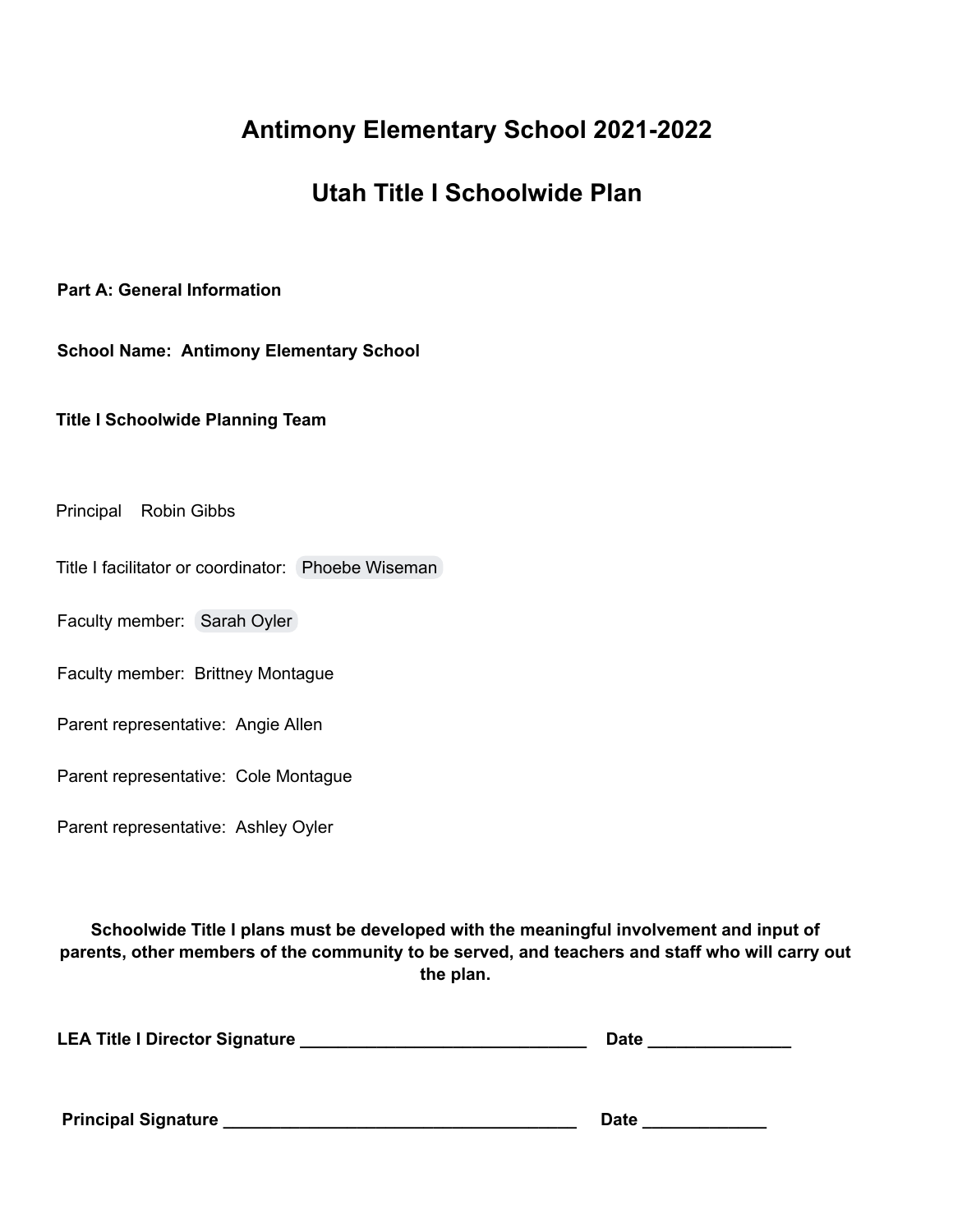#### **Comprehensive Needs Assessment**

*ESSA Sec. 1114(b)(6)*

Schoolwide project schools must conduct a comprehensive needs assessment of the entire school, based on the information about the performance of students in relation to the State's academic standards (Utah State Core Standards). Quality needs assessments include multiple sources of data. Some to consider are:

| Student achievement trends      | Antimony Elementary has 16 students grades K-6<br>Student achievement trends: (Beginning of year 18 students tested<br>Middle of year 20)<br>Acadience Reading (DIBLES):<br>FY20 Beginning of year:<br>33% Below<br>54% Approaching<br>11% Proficient<br>38% Highly Porficient<br>FY21 Middle of year:<br>40% Below<br>4% Approaching<br>28% Proficient<br>28% Highly Proficient<br>RISE/SAGE English LA:<br>2019/2020 Interim:<br>67% below grade level<br>33% above grade level<br>2020/2021Summative:<br>25% Below<br>75% Approaching<br>2021/2022 Interim:<br>67% Below<br>11% Proficient |
|---------------------------------|-----------------------------------------------------------------------------------------------------------------------------------------------------------------------------------------------------------------------------------------------------------------------------------------------------------------------------------------------------------------------------------------------------------------------------------------------------------------------------------------------------------------------------------------------------------------------------------------------|
| Graduation rates (high schools) | n/a                                                                                                                                                                                                                                                                                                                                                                                                                                                                                                                                                                                           |
| Demographic data                | Antimony Elementary is a rural community with a population of $+/-$<br>170 residents. 90% of students qualify for free/reduced meal<br>programs.<br>There are no ELL students.                                                                                                                                                                                                                                                                                                                                                                                                                |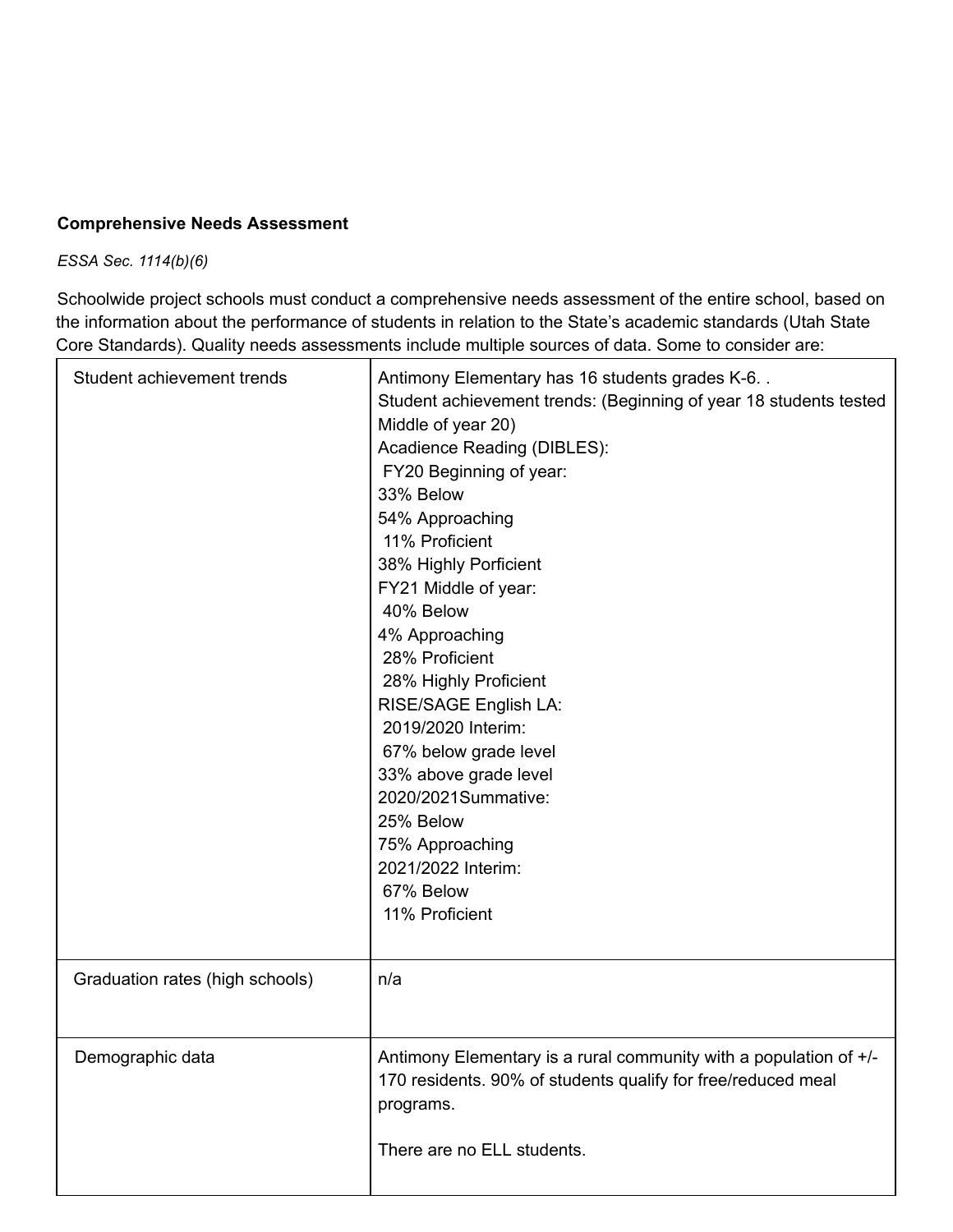|                                     | One student receives speech services.                                                                                                                                                                                           |
|-------------------------------------|---------------------------------------------------------------------------------------------------------------------------------------------------------------------------------------------------------------------------------|
| School climate                      | Antimony Elementary employs one full-time certified teacher for<br>students K-6 grade. There are 3-28 hr. paraprofessionals<br>employed to assist the head teacher with instruction.                                            |
| Course-taking patterns (secondary)  | n/a                                                                                                                                                                                                                             |
| Teacher qualifications              | Antimony Elementary School's Head Teacher, Robin Gibbs, is a<br>licensed teacher in Utah.<br>Mrs. Gibbs has a Bachelor's Degree in Elementary Education with<br>a focus in Early Childhood from University of Nevada Las Vegas. |
| Instructional practices             | n/a                                                                                                                                                                                                                             |
| College entrance testing            | n/a                                                                                                                                                                                                                             |
| Other data determined by the school | n/a                                                                                                                                                                                                                             |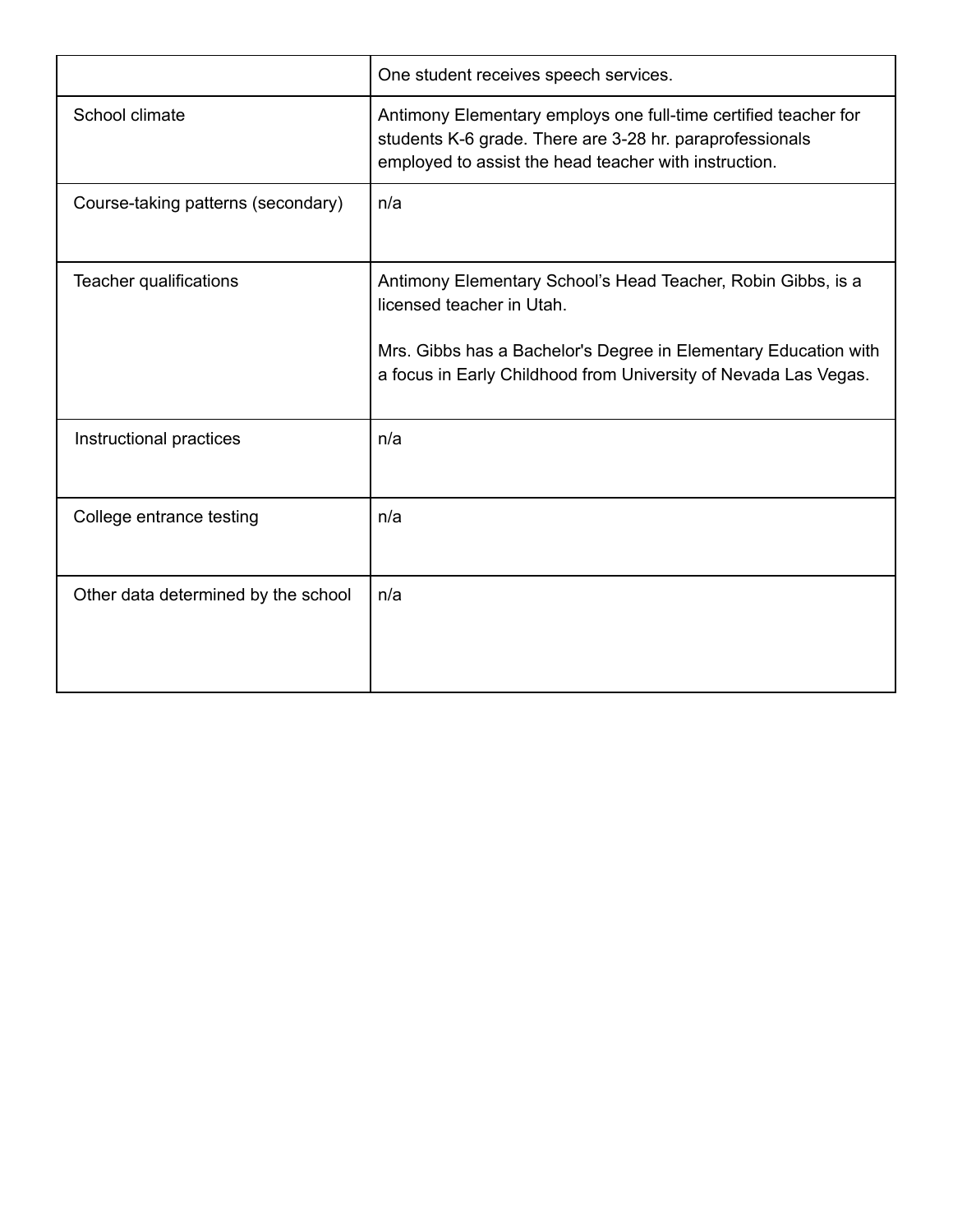### **Schoolwide Reform Goals and Strategies**

#### **SMART Goals should be directly related to the results of the comprehensive needs assessment and tied to the Utah State Standards**

| <b>SMART Goal 1</b>                          | A minimum of 50% of students will make typical or above typical growth in literacy skills<br>and reading fluency.                                                                                                                                                                                                                                                                                                         |
|----------------------------------------------|---------------------------------------------------------------------------------------------------------------------------------------------------------------------------------------------------------------------------------------------------------------------------------------------------------------------------------------------------------------------------------------------------------------------------|
|                                              | Ideally, all students should be reading at grade level. However, this goal will focus on<br>students' individual growth, which will be evaluated by progress monitoring and<br>benchmarks.                                                                                                                                                                                                                                |
| <b>Strategies</b>                            | All students will receive effective, student-centered, core instruction in English<br>Language Arts, building the supporting reading foundational skills.                                                                                                                                                                                                                                                                 |
|                                              | Students in kindergarten through second grade will utilize personalized digital learning<br>software with fidelity. (Lexia)                                                                                                                                                                                                                                                                                               |
|                                              | The Head Teacher or paraeducators will provide intensive (one-on-one or Tier 3) or<br>strategic (small group or Tier 2) English Language Arts intervention for a minimum of<br>20 minutes per week for all students first through sixth grade based on formative<br>assessments and progress monitoring to determine targeted areas of instruction.<br>SPIRE, Sound Sensible, and Haggerty will be used for intervention. |
| <b>Evidence Based</b><br>Research<br>Support | K-2 students in mCLASS Intervention grew by up to 8 student growth percentile points<br>in early literacy skills. (https://amplify.com/programs/mclass-intervention/)                                                                                                                                                                                                                                                     |
|                                              | Powell-Smith, Kelly A., Good, Roland H., Latimer, Rachael J., Dewey, Elizabeth N.,<br>Wallin, Joshua, Kaminski, Ruth A. (2012). DIBELS Next: Findings from the Benchmark<br>Goals Study. Technical Report #11). Eugene, OR: Dynamic Measurement Group.                                                                                                                                                                    |
| Expected<br>Impact in Core                   | Reading fluency will positively affect all Core academic areas.                                                                                                                                                                                                                                                                                                                                                           |
| Academic<br>Areas                            | Students who can read fluently (accuracy, phrasing, expression, and rate) improve their<br>reading comprehension, expand their vocabulary, and complete reading tasks more<br>expediently.                                                                                                                                                                                                                                |
|                                              | Students who can read fluently are more likely to choose to read and become more<br>proficient at complex literacy processes, such as critical thinking.                                                                                                                                                                                                                                                                  |
|                                              | Success will be measured using continual formative assessments and Acadience<br>Reading and mClass Intervention Progress Monitoring, IXL reports, and<br>personalized digital learning software progress reports.                                                                                                                                                                                                         |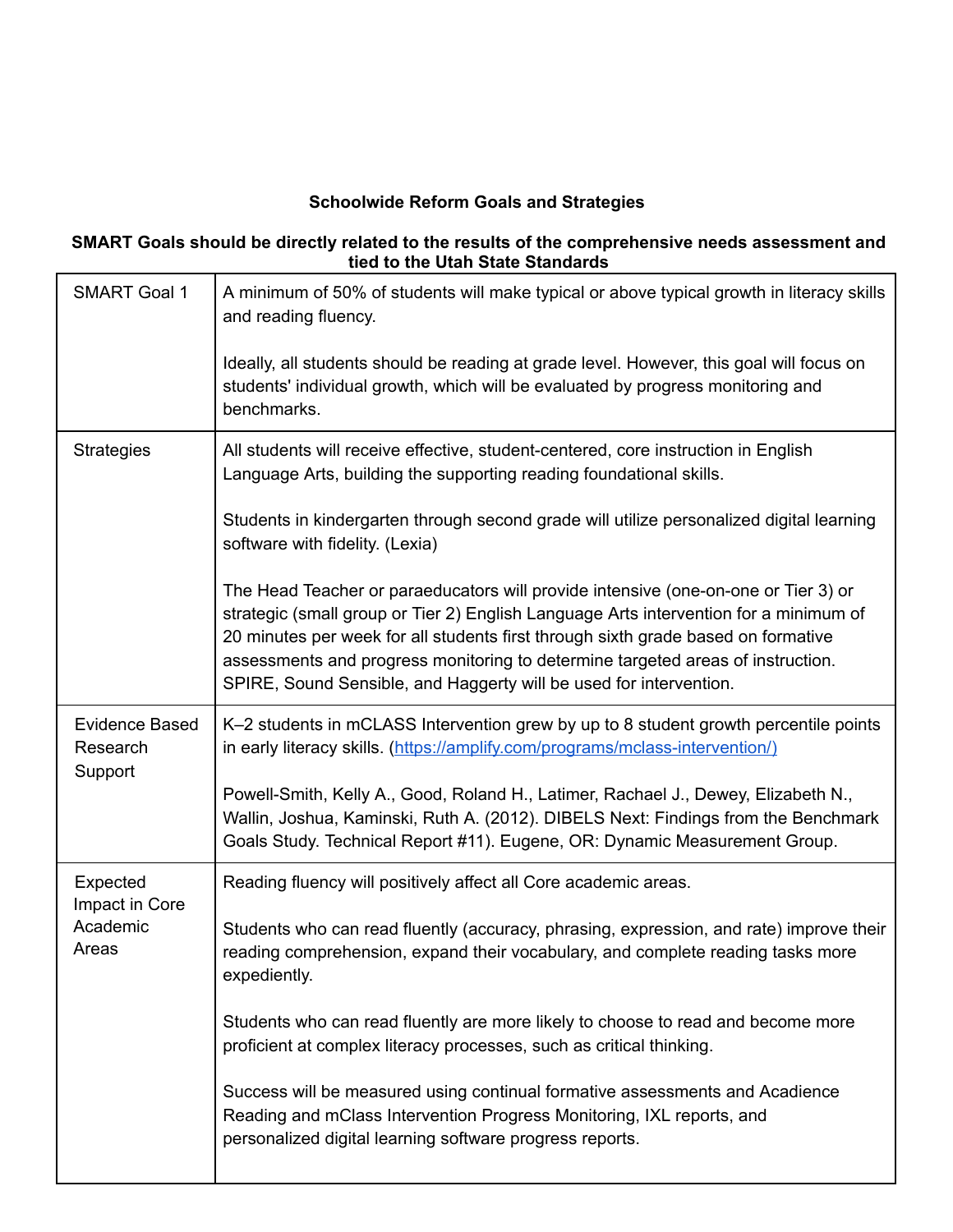|                                                                | Success will also be measured for students in third through sixth grade by their RISE<br>assessments' performance, interim and summative.                                                                                                                                                                                                                   |
|----------------------------------------------------------------|-------------------------------------------------------------------------------------------------------------------------------------------------------------------------------------------------------------------------------------------------------------------------------------------------------------------------------------------------------------|
| Professional<br>Development to<br>Support<br><b>Strategies</b> | Participate in available district training and request training from the district.<br>Create and facilitate training for paraeducators in effective teaching strategies, best<br>practices, and delivering the intervention.                                                                                                                                |
| <b>Timeline</b>                                                | A minimum of 50% of students will make typical or above typical growth in reading<br>fluency by the end of 2022 school year.                                                                                                                                                                                                                                |
| Responsible<br><b>Parties</b>                                  | Administrator/Head Teacher, Paraeducators, Special Education specialists, and<br>Parents/Guardians.                                                                                                                                                                                                                                                         |
| Evaluation<br>Process                                          | Each year, students will be given weekly or bi-weekly formative assessments to<br>monitor their reading progress, foundational skills, fluency, and comprehension.<br>Each year, students will be given benchmark assessments using Acadience Reading.<br>Each year students will be progress monitored using Acadience Reading and mClass<br>Intervention. |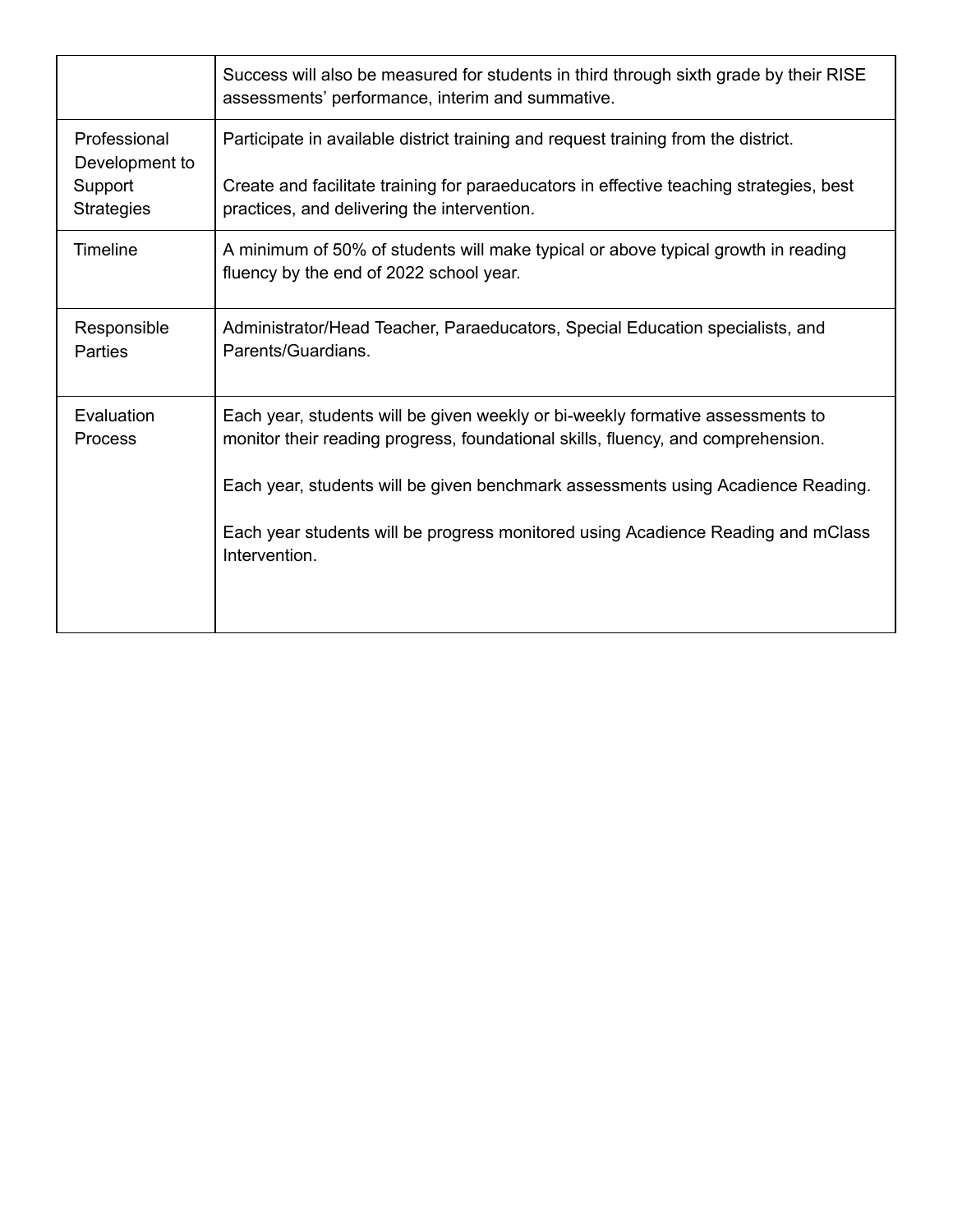| <b>SMART Goal 2</b>                          | A minimum of 50% of students will make typical or above typical growth in<br>mathematical fluency, early numeracy, computation, and concepts and applications,<br>supporting all students to be proficient or highly proficient in Mathematics.                    |
|----------------------------------------------|--------------------------------------------------------------------------------------------------------------------------------------------------------------------------------------------------------------------------------------------------------------------|
| <b>Strategies</b>                            | All students will receive effective, student-centered, core instruction in Mathematics,<br>building the supporting reading foundational skills.                                                                                                                    |
|                                              | Formative assessments will include a spiral review covering previously taught lessons<br>and current lessons completed independently, monitoring retention and independent<br>proficiency.                                                                         |
|                                              | IXL will be used to provide correlating practice beyond that offered by the current<br>iReady program.                                                                                                                                                             |
|                                              | Students will utilize individualized learning software, iReady Math, which is available for<br>their use at home and in the classroom.                                                                                                                             |
|                                              | Head Teacher and Paraeducators will provide One-on-One (Tier 3) or small group (Tier<br>2) Math intervention for a minimum of 30 minutes per week for all students based on<br>formative assessments and progress monitoring.                                      |
|                                              | There will be the regular implementation of whole group math allowing students to talk<br>or write about mathematics, using mathematical vocabulary, and explaining their<br>thinking or reasoning to support mathematical practices' common core state standards. |
| <b>Evidence Based</b><br>Research<br>Support | Dewey, E. N., Rice, D.P., Wheeler, C.E., Kaminski, R.A., Good, R.H. (2014). 2014-2015<br>DIBELSnet Preliminary System-Wide Percentile Ranks for DIBELS Math Early Release<br>(Technical Report No. 18). Eugene, OR: Dynamic Measurement Group.                     |
|                                              | Dr. Wheeler, Courtney. "DIBELS Math: An Overview for Kindergarten - Sixth Grade"<br>Oregon RTIConference 2016, i."Dynamic Measurement<br>Group, https://dibels.org/papers/Courtney Wheeler Oregon RTI Conference 2016.pdf                                          |
| Expected<br>Impact in Core<br>Academic       | Students proficient or highly proficient in Mathematics will support their academic<br>self-esteem, positively affecting all academic areas.                                                                                                                       |
| Areas                                        | Students proficient or highly proficient in Mathematics also tend to excel in Science,<br>Technology, Engineering, and the Arts.                                                                                                                                   |
|                                              | Success will be measured using continual formative assessments and Acadience Math<br>Benchmark Assessments and Progress Monitoring and personalized learning software<br>reports.                                                                                  |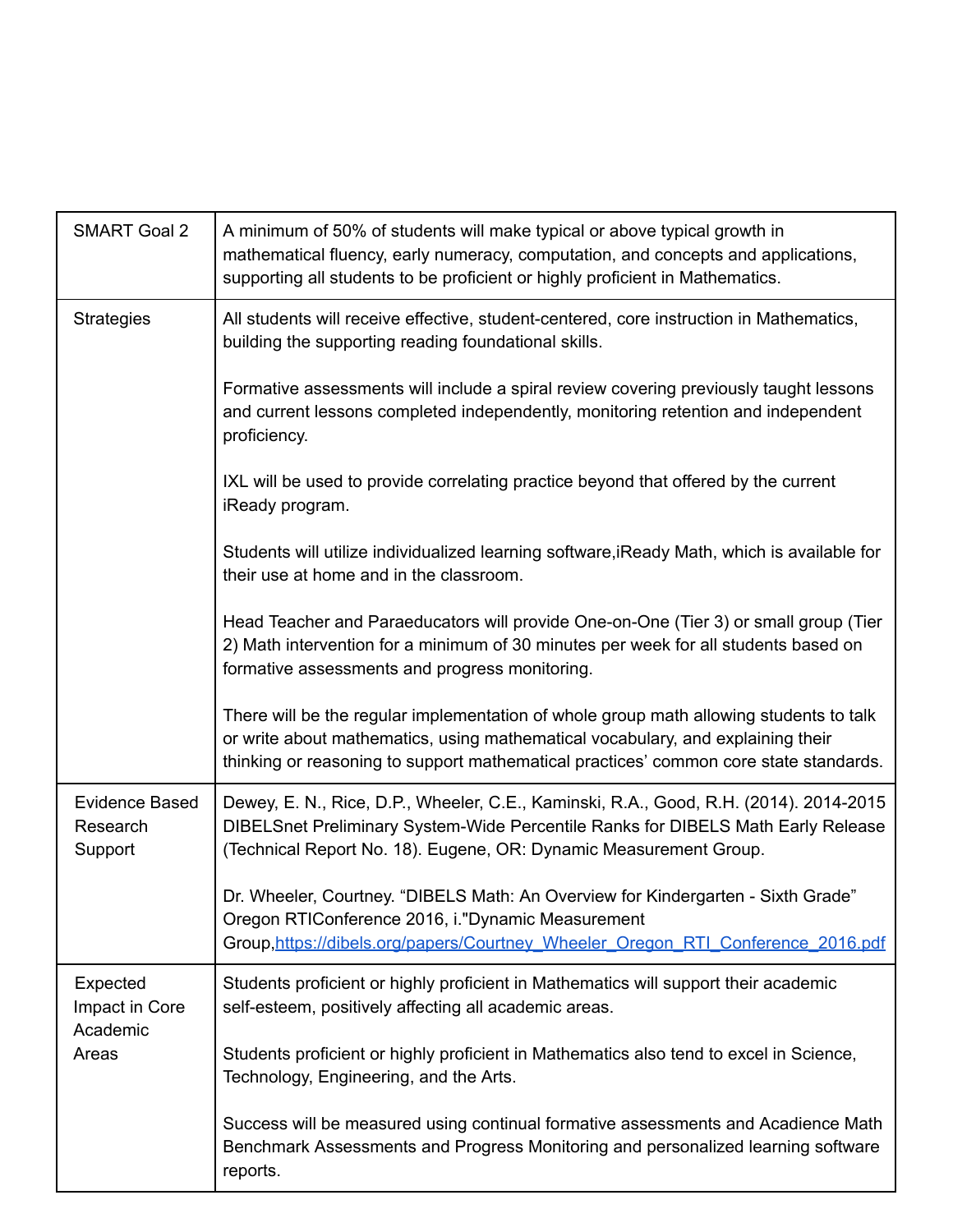|                                                                | Success will also be measured for students in third through sixth grade by their RISE<br>assessments performance, interim and summative.                                                                                     |
|----------------------------------------------------------------|------------------------------------------------------------------------------------------------------------------------------------------------------------------------------------------------------------------------------|
| Professional<br>Development to<br>Support<br><b>Strategies</b> | Participate in available district training and request training from the district.<br>Create and facilitate training for paraeducators in effective teaching strategies, best<br>practices, and delivering the intervention. |
| <b>Timeline</b>                                                | A minimum of 50% of students will make typical or above typical growth in<br>mathematical fluency by the end of the 2022 school year.                                                                                        |
| Responsible<br>Parties                                         | Administrator/Head Teacher, Paraeducators, Special Education specialists, and<br>Parents/Guardians.                                                                                                                          |
| Evaluation<br>Process                                          | Students will be given formative assessments to monitor their mathematical progress in<br>grade-level standards.                                                                                                             |
|                                                                | Students will be given benchmark assessments using Acadience Math.                                                                                                                                                           |
|                                                                | Students' progress will be monitored using Acadience Math.                                                                                                                                                                   |
|                                                                | Students will be given benchmark diagnostic assessments using personalized learning<br>software.                                                                                                                             |
|                                                                | Students' progress will be monitored using iReady, IXL Diagnostics                                                                                                                                                           |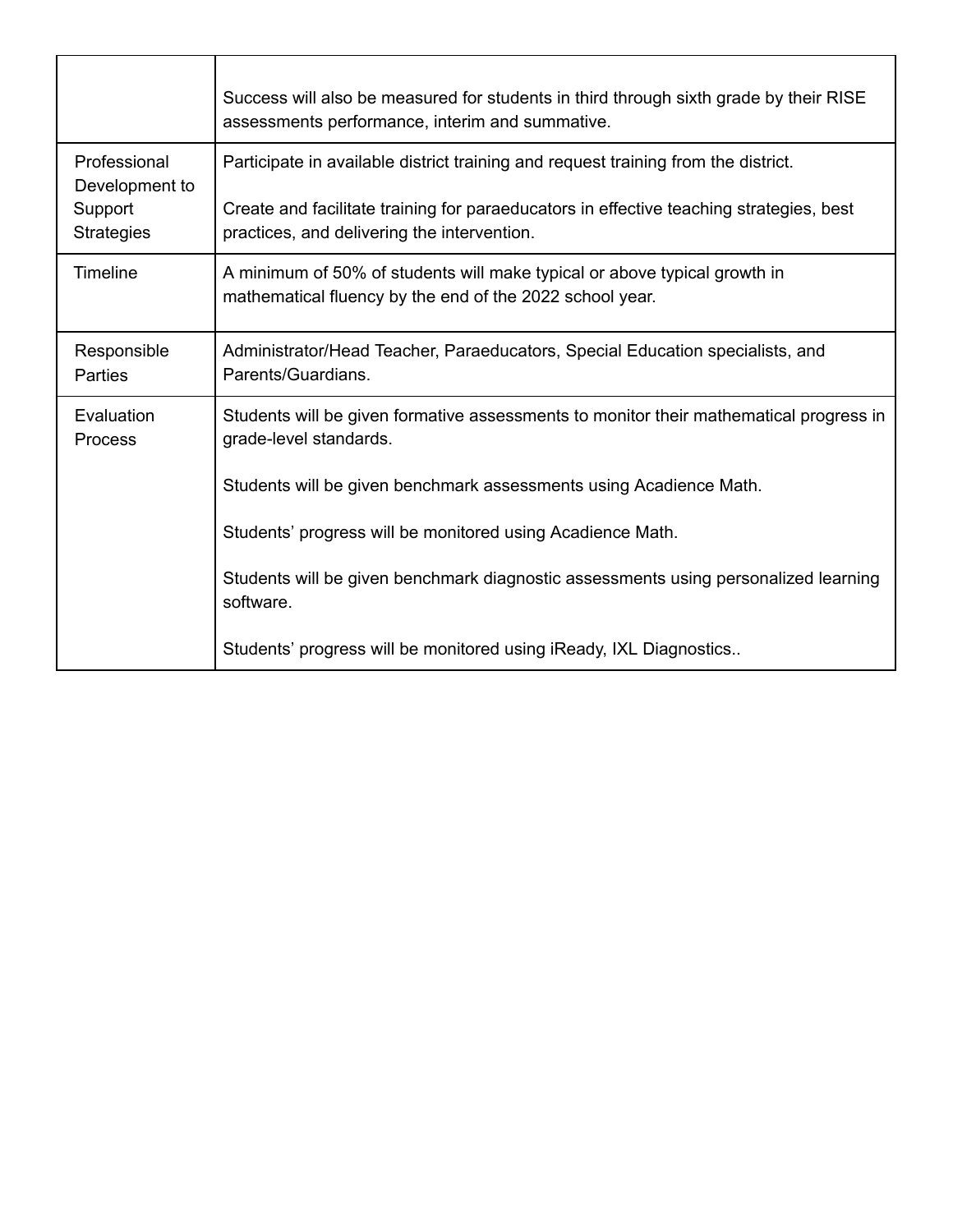| <b>SMART Goal 3</b>                          | Students will be able to identify and write persuasive, expository, and narrative writing<br>and utilize the writing process, including brainstorming, organizing, writing a draft,<br>editing, revising, conferencing, and publishing.                                                                                                                                                                                                                             |
|----------------------------------------------|---------------------------------------------------------------------------------------------------------------------------------------------------------------------------------------------------------------------------------------------------------------------------------------------------------------------------------------------------------------------------------------------------------------------------------------------------------------------|
| <b>Strategies</b>                            | Students, kindergarten through sixth grade, will participate in all writing steps.                                                                                                                                                                                                                                                                                                                                                                                  |
|                                              | Students in third through sixth grade will have a daily writing exercise that will provide<br>writing fluency, thinking creatively.                                                                                                                                                                                                                                                                                                                                 |
| <b>Evidence Based</b><br>Research<br>Support | Knight, Jennifer Ph.D. (2017). "Developing Writers in the Classroom: Daily Writing Time<br>andMultipurpose Writing." The University of Iowa: Iowa Reading Research Center,<br>https://iowareadingresearch.org/blog/developing-writers-part-1                                                                                                                                                                                                                        |
|                                              | Graham, S., Bollinger, A., Booth Olson, C., D'Aoust, C., MacArthur, C., McCutchen, D.,<br>& Olinghouse, N. (2012). Teaching elementary school students to be effective writers:<br>A practice guide (NCEE 2012- 4058). Washington, DC: National Center for Education<br>Evaluation and RegionalAssistance, Institute of Education Sciences, U.S. Department<br>of Education. Retrieved from<br>https://ies.ed.gov/ncee/wwc/Docs/PracticeGuide/writing_pg_062612.pdf |
| Expected                                     | Writing proficiency will positively affect all Core academic areas.                                                                                                                                                                                                                                                                                                                                                                                                 |
| Impact in Core<br>Academic<br>Areas          | Students who can write proficiently can articulate their thoughts, respond to reading,<br>and communicate effectively.                                                                                                                                                                                                                                                                                                                                              |
|                                              | Weekly writing assignments will be assessed using a grade-level rubric that correlates<br>with the common core standards tracked in their progress reports.                                                                                                                                                                                                                                                                                                         |
| Professional<br>Development to               | Participate in available district training and request training from the district.                                                                                                                                                                                                                                                                                                                                                                                  |
| Support<br><b>Strategies</b>                 | Create and facilitate training for paraeducators in effective teaching strategies, best<br>practices, and delivering the intervention.                                                                                                                                                                                                                                                                                                                              |
| Timeline                                     | Students will write daily and demonstrate growth throughout the year.                                                                                                                                                                                                                                                                                                                                                                                               |